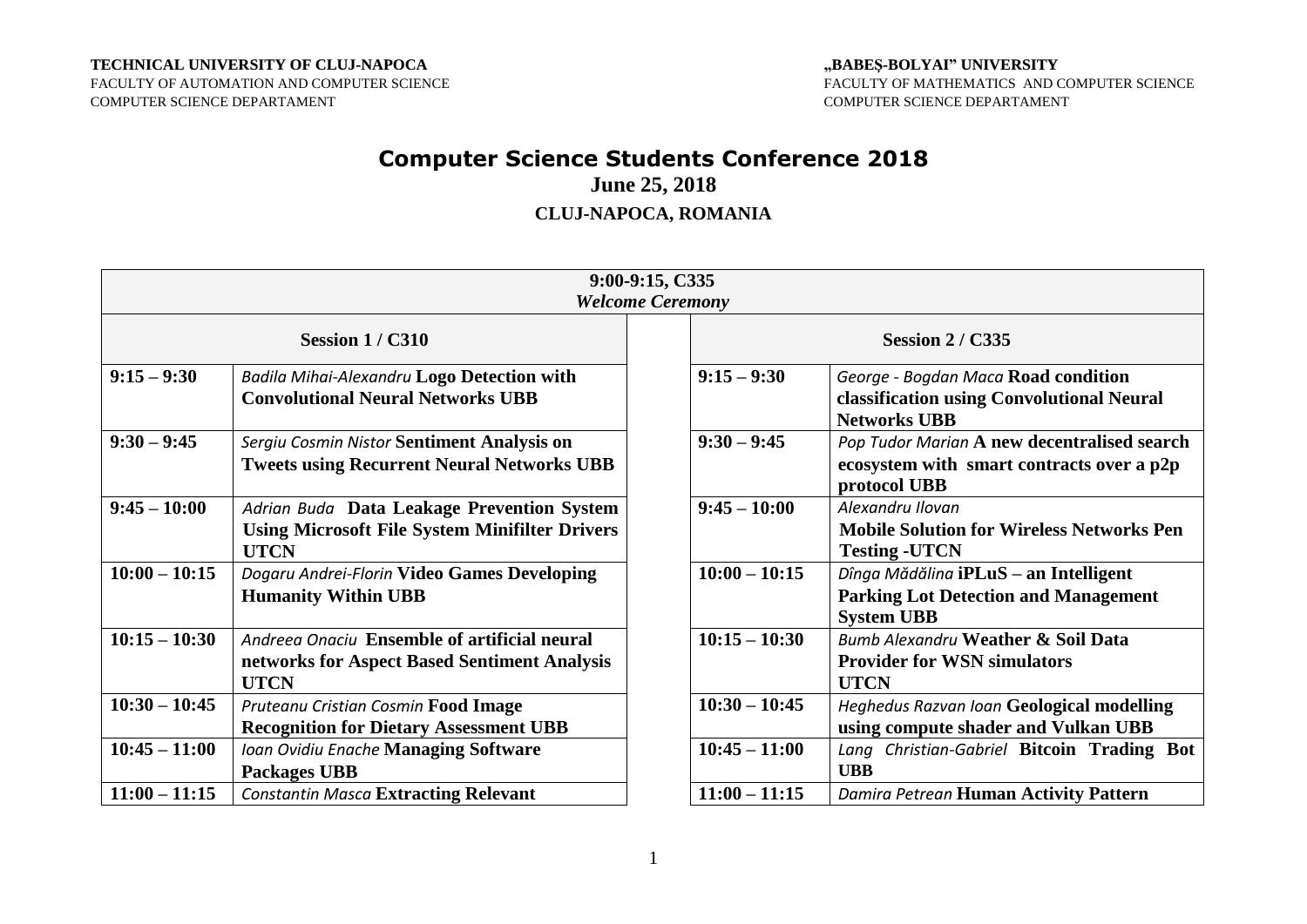#### **TECHNICAL UNIVERSITY OF CLUJ-NAPOCA**

FACULTY OF AUTOMATION AND COMPUTER SCIENCE COMPUTER SCIENCE DEPARTAMENT

#### **"BABEŞ-BOLYAI" UNIVERSITY**

FACULTY OF MATHEMATICS AND COMPUTER SCIENCE COMPUTER SCIENCE DEPARTAMENT

|                 | <b>Information from Prescriptions - UTCN</b>                                                                                   |                                       |                 | <b>Recognition for Elderly People using Hidden</b><br><b>Markov Models - UTCN</b>                                                                  |
|-----------------|--------------------------------------------------------------------------------------------------------------------------------|---------------------------------------|-----------------|----------------------------------------------------------------------------------------------------------------------------------------------------|
| $11:15 - 11:30$ | Suceveanu Mircea Fast medical imaging<br>reconstruction using the NonUniform Fourier<br><b>Transform UBB</b>                   |                                       | $11:15 - 11:30$ | Nicoara Ionut Paul An Abstract Approach of<br><b>Database Restructuration and</b><br><b>Pseudonymization in Accordance with</b><br><b>GDPR UBB</b> |
| $11:30 - 11:45$ | Suceveanu Mircea Accelerating the Non-<br><b>Uniform Discrete Fourier Transform and</b><br><b>Beyond UBB</b>                   |                                       | $11:30 - 11:45$ | Inovan Maria Mihaela Artificial intelligence<br>techniques applied in beekeeping UBB                                                               |
| $11:45 - 12:00$ | Szakacs Laszlo Deep learning for Localisation<br>-UTCN                                                                         |                                       | $11:45 - 12:00$ | Alexandra Ghiurau Abstractive Text<br><b>Summarizationwith pre-trained embeddings</b><br>and reversed input -UTCN                                  |
| $12:00 - 12:15$ | Ciprian Stupinean Computational thinking in<br>primary education UBB                                                           |                                       | $12:00 - 12:15$ | <b>Turean Nicoleta Christine Arrow Detection in</b><br>the Context of Autonomous Driving<br><b>Assistant Systems UBB</b>                           |
| $12:15 - 12:30$ | Anca Madalina Nandra A Distributed System for<br>the Support and Monitoring of the Public<br><b>Healthcare Services - UTCN</b> |                                       | $12:15 - 12:30$ | Cristian Pintea, Eugen Pintea<br><b>Extending</b><br>CloudSim with Cooling System Energy<br><b>Models - UTCN</b>                                   |
|                 |                                                                                                                                | $12:30 - 13:00$<br><b>Lunch Break</b> |                 |                                                                                                                                                    |
|                 | <b>Session 1/C310</b>                                                                                                          |                                       |                 | <b>Session 2/C335</b>                                                                                                                              |
| $13:00 - 13:15$ | Albu Alexandra-Ioana Generalization and<br>analysis of a secret sharing-based electronic<br>voting system UBB                  |                                       | $13:00 - 13:15$ | <b>Truta Diana Denisa Intelligent Booking</b><br><b>System UBB</b>                                                                                 |
| $13:15 - 13:30$ | Paula Petrinca Immune System Modelling and<br><b>Analysis using CARMA - UTCN</b>                                               |                                       | $13:15 - 13:30$ | <b>Paul Bota Environmental Parameters Moni-</b><br>toring Platform and Application - UTCN                                                          |
| $13:30 - 13:45$ | <b>Tudor Văran Crowdsourced Cartography with</b>                                                                               |                                       | $13:30 - 13:45$ | Alexandra Veronica Rinja Domain Specific                                                                                                           |